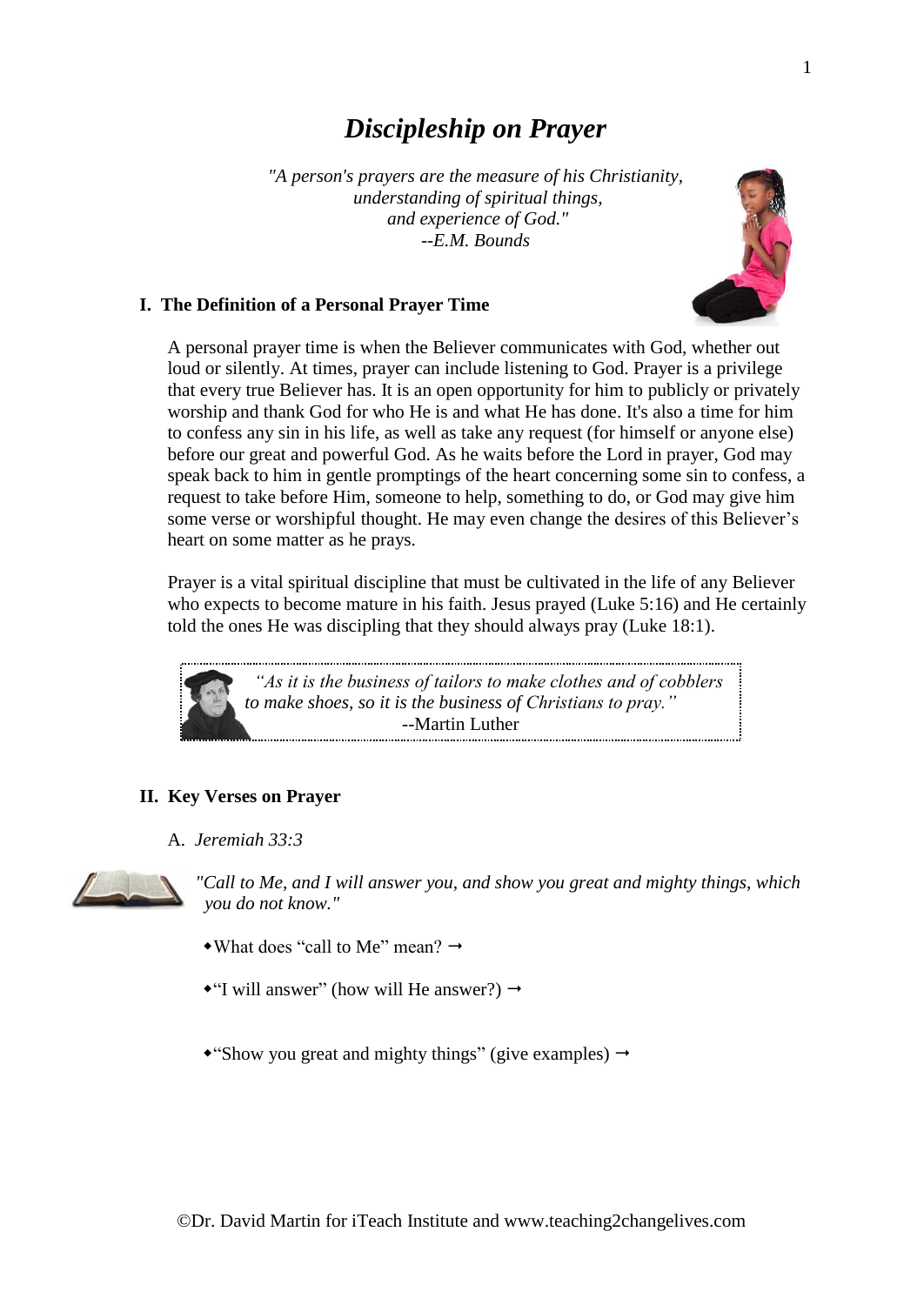B. *James 4:2-3*



*"You do not have because you do not ask. You ask and do not receive, because you ask amiss, that you may spend it on your pleasures."*

- What does it mean to "ask amiss" (how?)  $\rightarrow$
- When you pray, how can you "spend it on your pleasures"?  $\rightarrow$
- C. *James 5:16*



*"Confess your trespasses to one another, and pray for one another, that you may be healed. The effective, fervent prayer of a righteous man avails much."*

- What are typical "trespasses"?  $\rightarrow$
- Who should you confess these to?  $\rightarrow$

\*"You may be healed" (How? From what?)  $\rightarrow$ 

• What is a "righteous man"?  $\rightarrow$ 

- $*$ How do your prayers "avail much"?  $\rightarrow$
- D. *John 14:13-14*



*"And whatever you ask in My name, that will I do, that the Father may be glorified in the Son. If you ask anything in My name, I will do it."*

- What is the meaning of "asking in my name"?  $\rightarrow$
- $*$ How is the Father "glorified in the Son"?  $\rightarrow$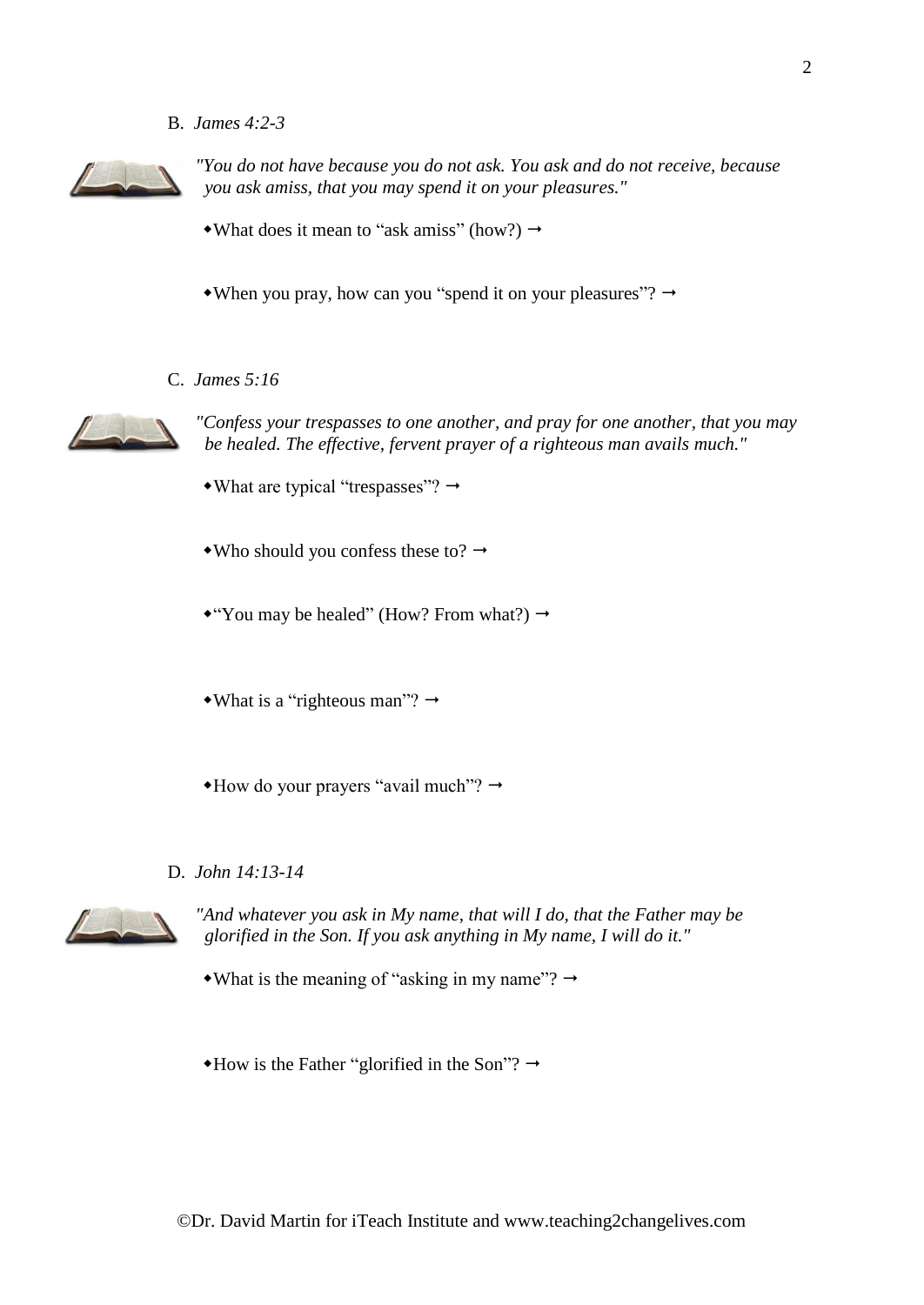E. *Psalm 66:18*



*"If I regard iniquity in my heart, the Lord will not hear."*

 $*$  How do you regard iniquity in your heart? Are there any there now?  $\rightarrow$ 

 $\bullet$ Why is it a serious thing to regard iniquity in your heart?  $\rightarrow$ 

F. *Proverbs 15:29*

*"The Lord is far from the wicked, but He hears the prayer of the righteous."*

 $\triangle$ Whose prayers does God hear?  $\rightarrow$ 

 $\bullet$  Whose prayers does God not hear?  $\rightarrow$ 

G. *Colossians 4:2*

*"Devote yourselves to prayer, keeping alert in it with an attitude of thanksgiving"*

 $*$ How can you "devote yourself to prayer?"  $\rightarrow$ 

• What does it mean to "keep alert" in your prayers?  $\rightarrow$ 



H. *1 Thessalonians 5:17*

*"Pray without ceasing."*

• What is the meaning of praying "without ceasing"?  $\rightarrow$ 

I. *Romans 8:26*



*"Likewise the Spirit also helps in our weaknesses. For we do not know what we should pray for as we ought, but the Spirit Himself makes intercession for us with groanings which cannot be uttered."*

\*"Our weaknesses" (What kind? How does He help?)  $\rightarrow$ 

• Why don't we know how to pray as we should?  $\rightarrow$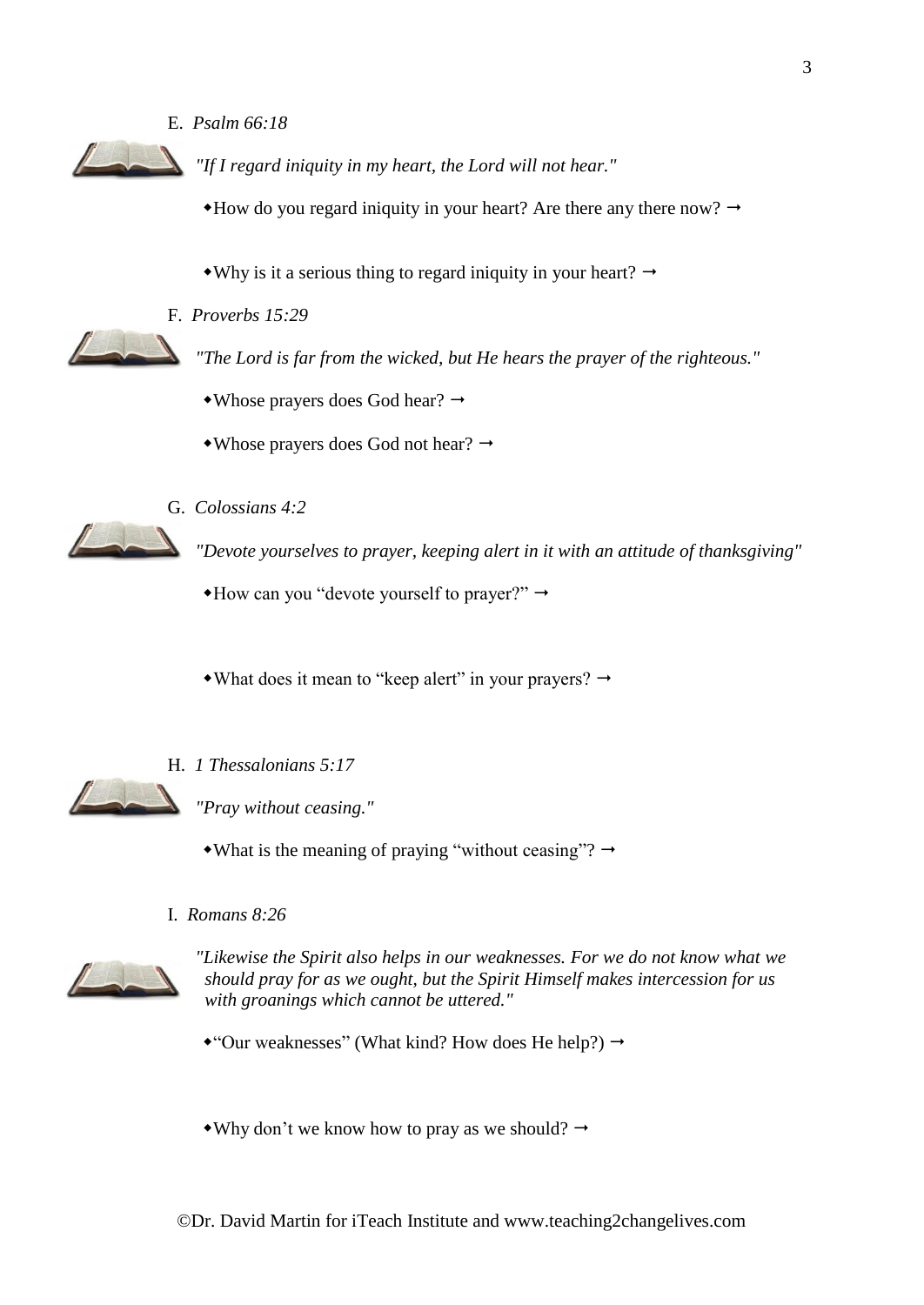$*$ How does the Spirit make intercession for us? Why is this important?  $\rightarrow$ 

• What are "groanings which cannot be uttered"?  $\rightarrow$ 

#### **III. Important Teaching for Establishing a Personal Prayer Time**

The Bible is full of teaching on prayer. The following truths only serve as the beginning of what the Believer needs to understand and practice regarding prayer.

A. **Who** Can Pray?

Anyone can pray, but God only promises to answer the prayers of those who have accepted Christ as their personal Savior; those who can call God their Father.

*Matthew 6:9 "In this manner, therefore, pray: Our Father in heaven . . ."*

*John 1:12 "But as many as received Him, to them He gave the right to become children of God, even to those who believe in His name."*

The only other prayer God promises to hear is the prayer of a sinner who, in faith, cries out for God to save him (Romans 10:9-10).

- B. **Why** Should a Believer Pray?
	- $\rightarrow$  God commands His children to pray (Jeremiah 33:3).
	- $\rightarrow$  God promises to hear and answer the prayers of Believers of any age (John 15:16).
	- $\rightarrow$  Prayer demonstrates our faith in Him (James 1:6-8).
- C. **When** Should the Believer Pray?
	- $\rightarrow$  Pray at any time throughout the day (1 Thess. 5:17).
	- $\rightarrow$  It is helpful to set at least one specific time in which to pray (Psalm 5:3; 55:17). This helps develop a daily habit of prayer. Help him choose the best time in his day to devote to prayer.

Psalm 5:3

Psalm 55:17

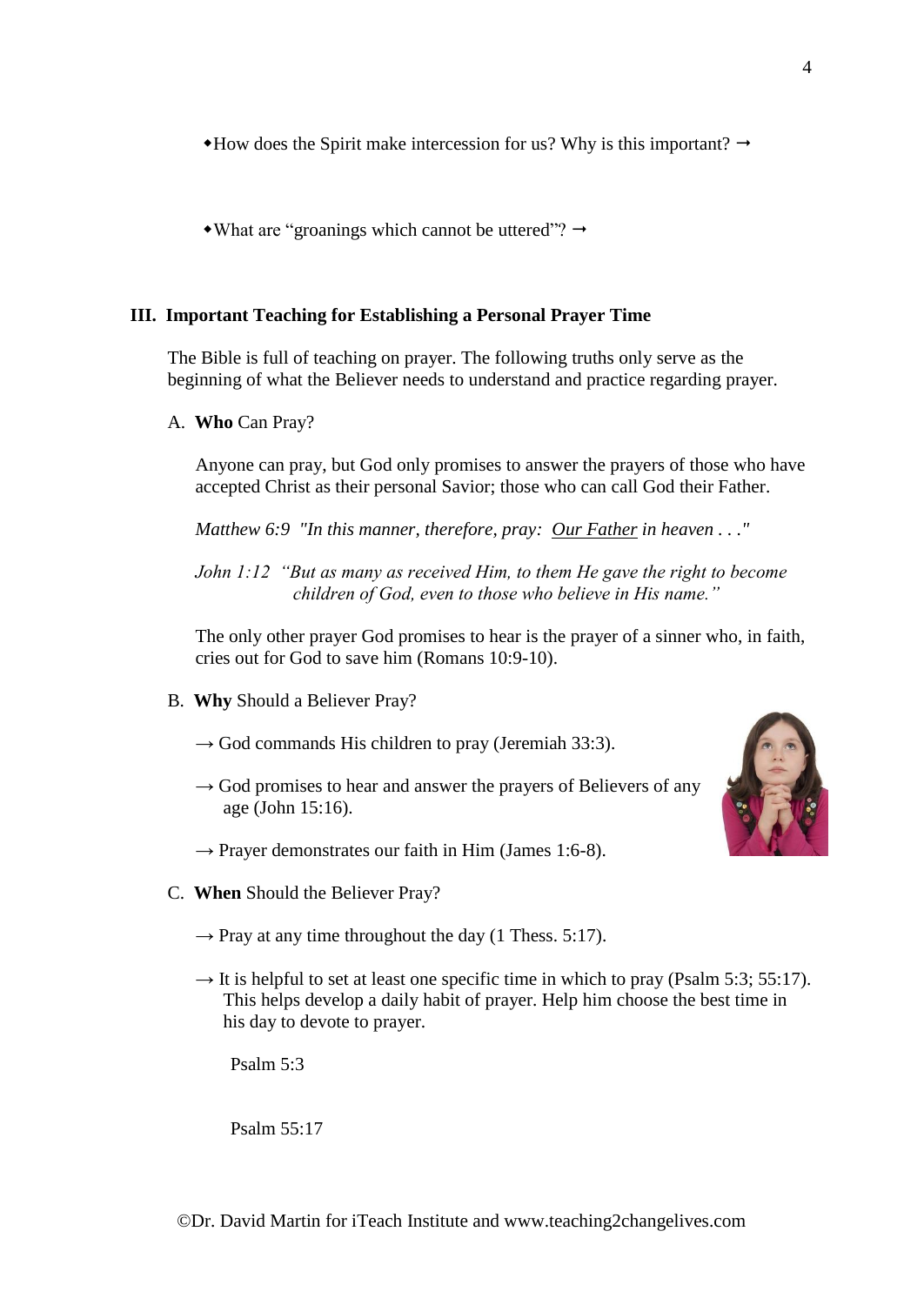- D. **Where** Can the Believer Pray?
	- $\rightarrow$  He can pray anywhere, either publicly or privately. You can illustrate this through biblical examples of Hannah in the tabernacle, Elijah at Zarephath, Jonah in the fish, Jesus on the cross, Paul in prison, etc.
	- $\rightarrow$  It is also good to encourage him to pick a quiet place where he can be alone with the Lord each day. This will help keep out unwanted distractions and allow him to concentrate on talking and listening to the Lord.



E. **How** Should the Believer Pray?

His quiet time with the Lord each day could include:

- 1. *A time of Adoration or Praise*--worshipping God for who He is; His different attributes (Psalm 145:1-3; Psalm 117:1)
- 2. *A time of Confession*--asking God to forgive any sin (Psalm 139:23-24; 1 John 1:9)
- 3. *A time of Thanksgiving*--thanking God for His mighty deeds as seen in the Bible and in his own life (answers to prayer; 1 Thessalonians 5:18; Psalm 95:2)
- 4. *A time of Supplication or Requests*--asking God to help with specific needs in his life or the lives of others (Philippians 4:6). This should also include praying for their spiritual needs and for God to bring sinners to salvation through his witnessing and the work of the church (1 Timothy 2:1-4).

\*1 Timothy 2:1  $\rightarrow$ 

\*Ephesians 6:18  $\rightarrow$ 

\*James 5:15  $\rightarrow$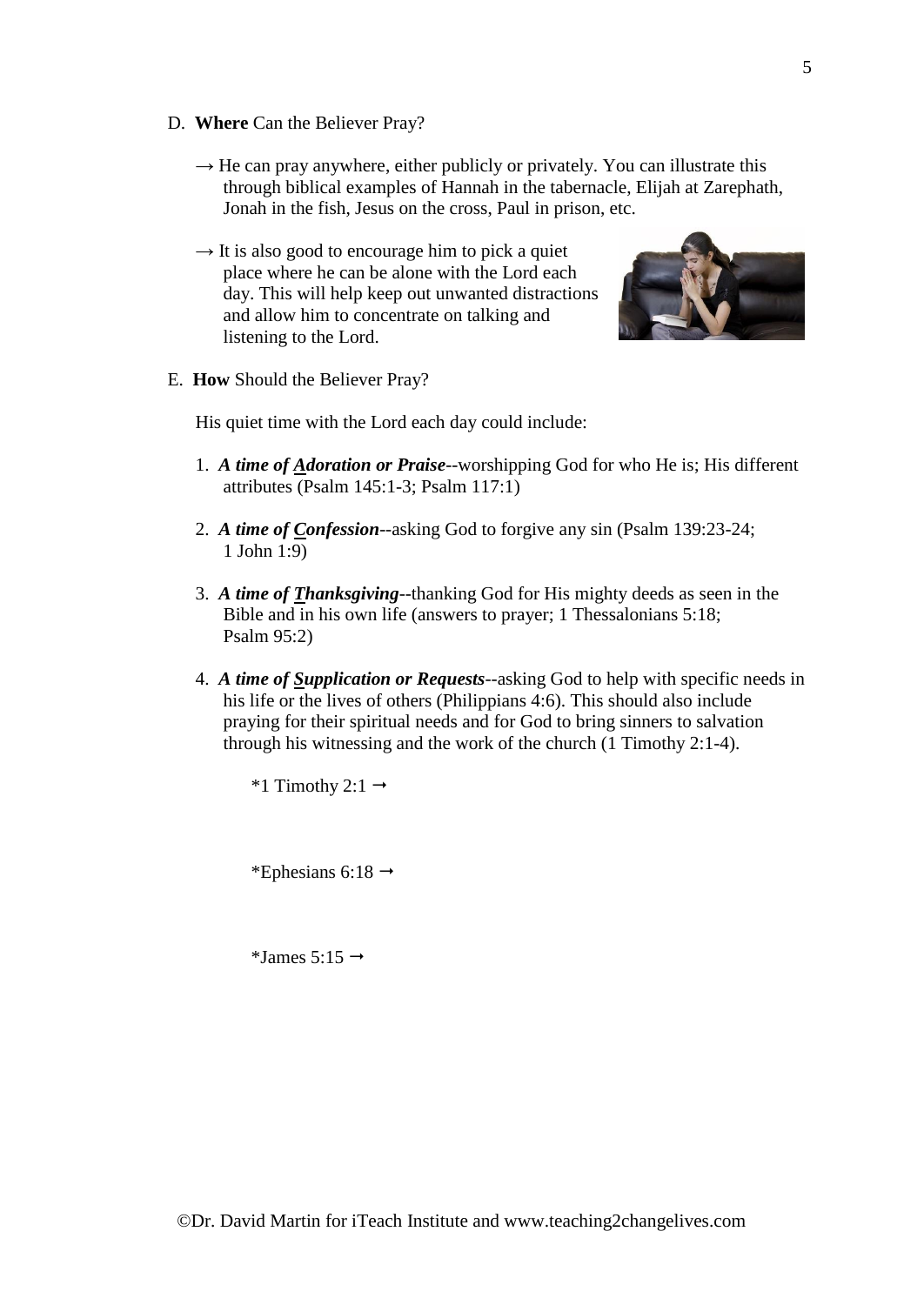

BE PERSISTANT IN YOUR PRAYERS! God wants you to continue to bring your requests to Him. You can trust His wisdom to know when and how to answer your requests, but it is your job to keep praying until He answers.

*"Now He was telling them a parable to show that at all times they ought to pray and not to lose heart."* (Luke 18:1)

F. **How** Does God Answer Prayer?



God promises to hear and answer prayers, but He does not always answer in the way we'd like Him to.

- 1. Sometimes God answers *no* (2 Cor. 12:7-9; Matthew 26:36-46).
- 2. Sometimes God answers *wait* (John 11:3,21,43-44; Romans 1:10-13; cf. Acts 28:16-30).
- 3. Sometimes God answers *yes* (1 Sam. 1:10,11,17; Acts 12:5, 12-17).

Help the child or young person make a small notebook for recording his requests and the way God answers them.

| <b>Date</b> | Request | Date of Answer* |
|-------------|---------|-----------------|
|             |         |                 |
|             |         |                 |
|             |         |                 |
|             |         |                 |

 *\*Be sure to have him thank God when He answers prayer!*

- G. **What** Will Hinder Your Prayers
	- 1. Unconfessed sin (Psalm 66:18)
	- 2. Lack of faith in God to answer prayer (James 1:5-7)
	- 3. Praying selfishly (James 4:3)
	- 4. An unforgiving spirit towards someone who has offended or hurt him (Matthew 6:14-15)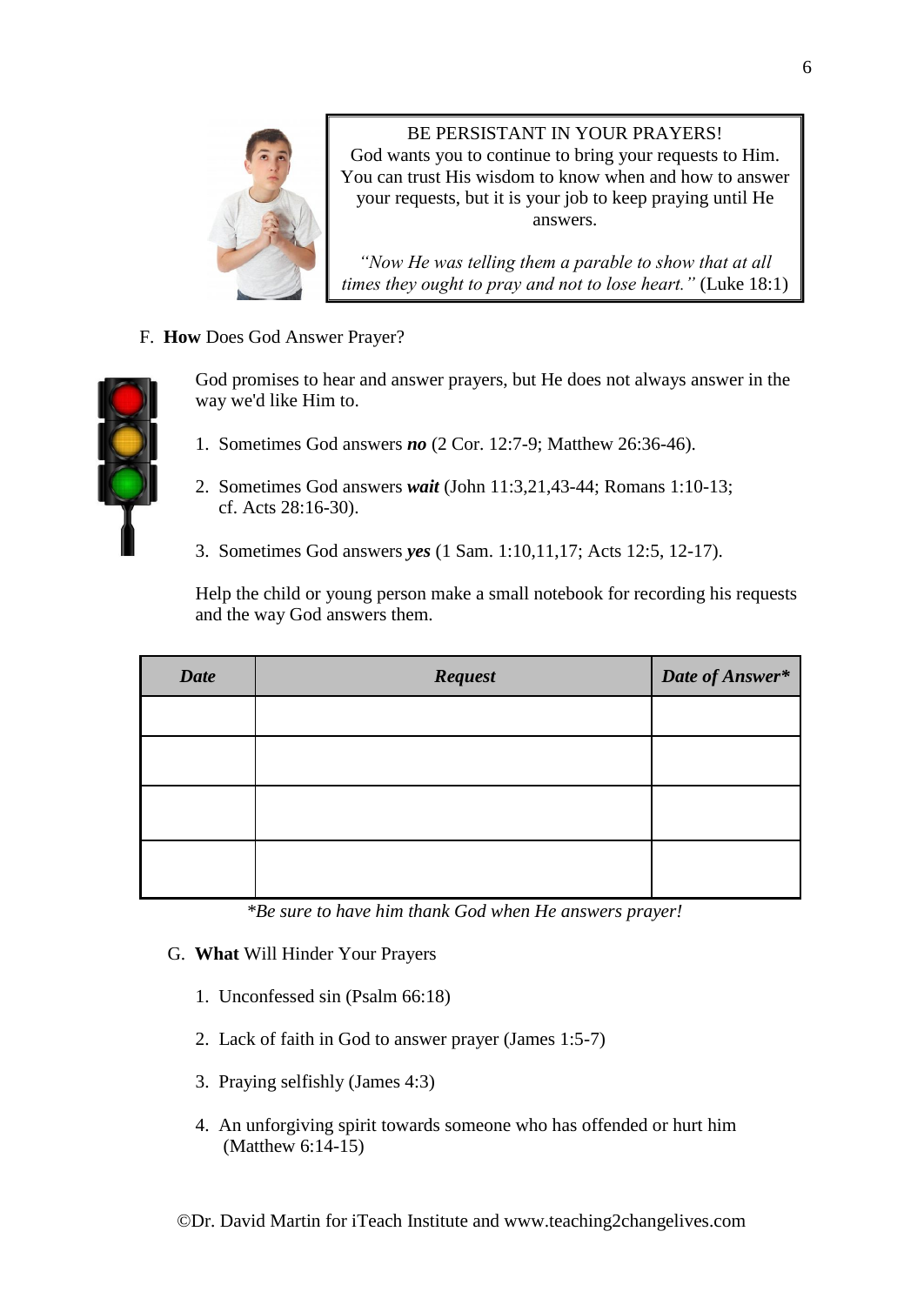- 5. Praying in an effort to show off (Matthew 6:5-6)
- 6. Tiredness or not staying awake to pray when it's needed (Matthew 26:40-41)
- 7. Lack of persistence in praying for something (Luke 18:1)
- 8. Sometimes fasting should accompany earnest requests (Matt. 17:21; Mark 9:29)

#### **IV. Ways to Teach About Prayer**



 *--S.D. Gordon*

*The greatest thing anyone can do for God and men is to pray. It is not the only thing but the chief thing." --S.D. Gordon*

A. Through Specific Bible Lessons

- 1. Hannah (1 Samuel 1)
- 2. Daniel (Daniel 6)
- 3. The Lord's Prayer (Matthew 6:5-15)
- 4. Big Questions about Prayer (CEF Press lesson series)
- 5.
- B. Through Special Lessons
	- 1. The Prayer Hand
	- 2. God's Good Answers (CEF Press lesson)
	- 3.
	- 4.
	- 5.



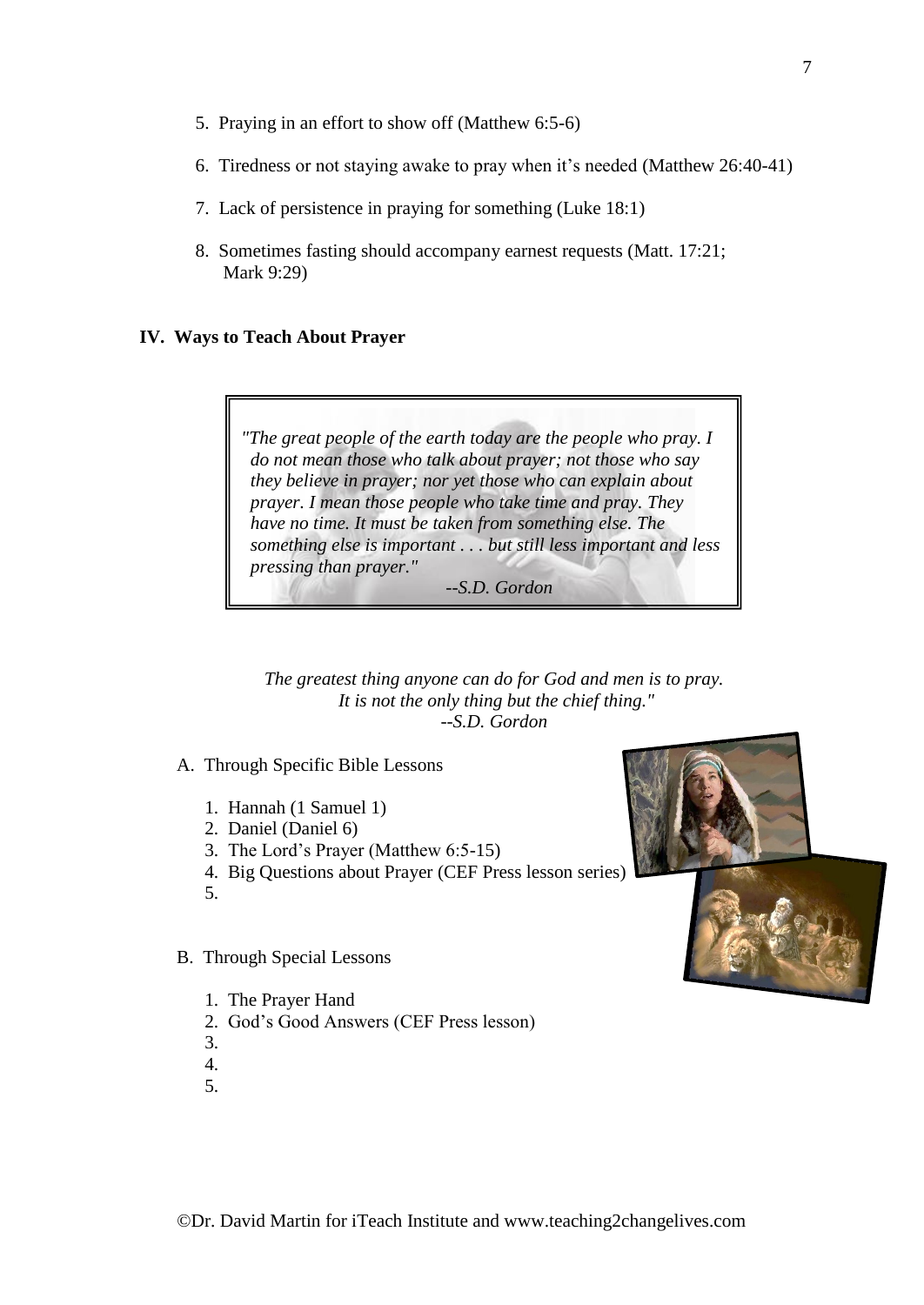- C. Through Music ♫
	- 1. Read Your Bible, Pray Every Day
	- 2.
	- 3.
	- 4. 5.
	-
- D. Through Making and Using a Counseling Tool about Prayer
	- 1. This tool can be made small enough to use with believing children and youth in one-on-one discipleship situations.
	- 2. This tool can be made large enough to use in front of the entire class.

Teaching a child or young person to have a daily personal prayer time is one of the most important spiritual disciplines you can pass on, one which will guide him into spiritual maturity.



*"Satan dreads nothing but prayer. His one concern is to keep the saints from praying. He fears nothing from prayerless studies, prayerless work, prayerless religion. He laughs at our toil, he mocks our wisdom, but he trembles when we pray."* --Samuel Chadwick